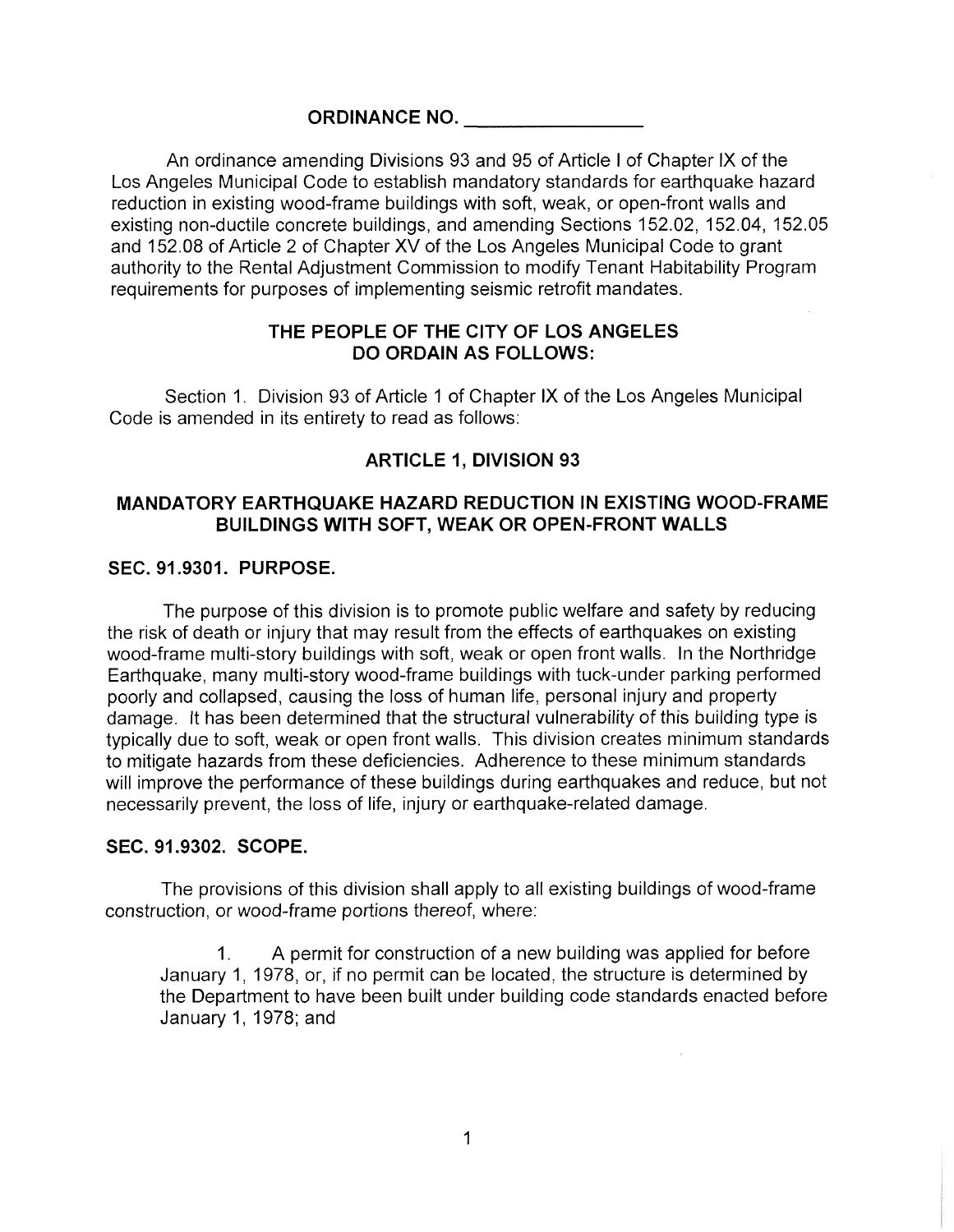The ground floor portion of the structure contains parking or other similar open floor space that causes soft, weak or open-front wall lines, and there exists one or more stories above. 2**.**

**EXCEPTIONS:** This division shall not apply to any building containing three dwelling units or less if the building is used solely for residential purposes. Moreover, notwithstanding any provision of this Code, compliance with this division shall not require existing electrical, plumbing, mechanical or fire-safety systems to be altered to comply with existing code unless they constitute a hazard to life or property.

#### SEC. 91.9303. DEFINITIONS.

The following words and phrases, whenever used in this division, shall be construed as defined in this section. Words and phrases not defined here shall be construed as defined in Division 2 of this Code.

**CRIPPLE WALL** is a wood-framed stud wall extending from the top of the foundation wall to the underside of the lowest floor framing of the building.

DWELLING UNIT shall include any individual residential unit within either an R-1 or R-2 occupancy building, including a mixed-occupancy building when part of it is either an R-1 or R-2 occupancy. A dwelling unit shall include the area of a building that is occupied as a dwelling unit, whether the building is approved or unapproved for residential use.

GROUND FLOOR is any floor within the wood-frame portion of a building whose elevation is immediately accessible from an adjacent grade by vehicles or pedestrians. The ground floor portion of the structure does not include any floor that is completely below adjacent grades.

OPEN-FRONT WALL LINE is an exterior wall line, without vertical elements of the lateral force-resisting system, which requires tributary seismic forces to be resisted by diaphragm rotation or excessive cantilever beyond parallel lines of shear walls. Diaphragms that cantilever more than 25 percent of the distance between lines of lateral force resisting elements from which the diaphragm cantilevers shall be considered excessive. Exterior exit balconies of six feet or less in width shall not be considered excessive cantilevers.

QUALIFIED HISTORICAL BUILDING is any building designated or currently in the process of being designated as a "qualified historical building" as defined in Part 8, Title 24 of the California Code of Regulations.

**RETROFIT** is an improvement of the lateral force-resisting system by alteration of existing structural elements or addition of new structural elements.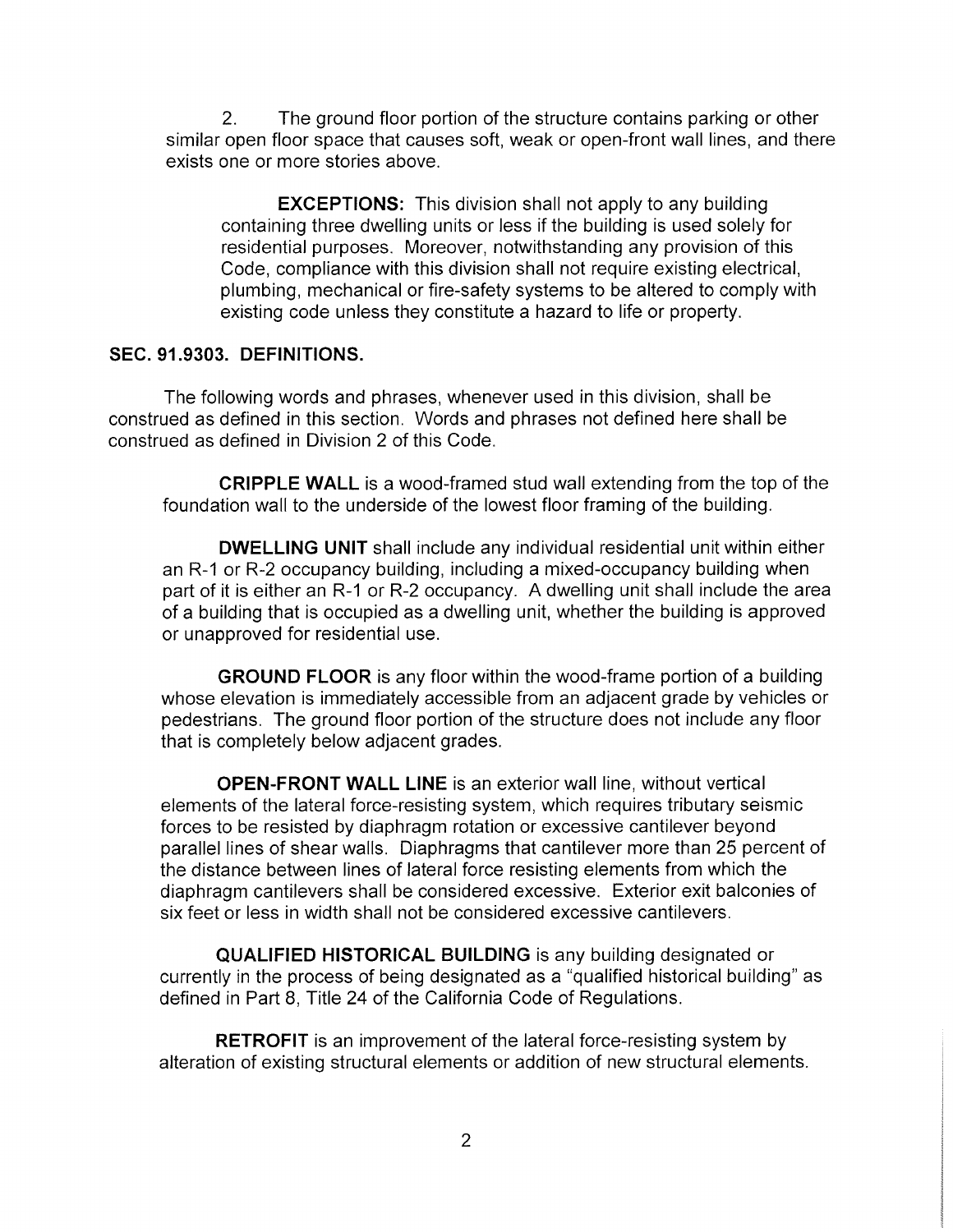**SOFT WALL LINE** is a wall line, the lateral stiffness of which is less than what is required by story drift limitations or deformation compatibility requirements of this division. In lieu of the engineering analysis required by this division to determine whether a wall line's lateral stiffness is less than the aforementioned story drift limitations or deformation compatibility requirements, a soft wall line may be defined as a wall line in a story where the wall stiffness is less than 70 percent of the stiffness of the exterior wall above for the direction under consideration.

**STORY** is as defined in this Code, but includes any basement or underfloor space of a building with cripple walls exceeding four feet in height.

**STORY STRENGTH** is the total strength of all seismic-resisting elements sharing the same story shear in the direction under consideration.

**WALL LINE** is any length of a wall along a principal axis of the building used to provide resistance to lateral loads.

**WEAK WALL LINE** is a wall line at the ground floor where the wall strength is less than 80 percent of the strength of the wall above in the direction under consideration.

# **SEC. 91.9304. PRIORITY DESIGNATIONS.**

The Department shall prioritize its enforcement of this division as follows:

- Buildings containing 16 or more dwelling units. Priority I.
- Buildings with three stories or more, containing fewer than 16 dwelling units. Priority II.
- Buildings not falling within the definition of Priority <sup>I</sup> or II. Priority III.

# **SEC. 91.9305. COMPLIANCE REQUIREMENTS.**

**91.9305.1. General.** The owner of each building within the scope of this division shall cause a structural analysis to be made of the building by a civil or structural engineer or architect licensed by the state of California, and if the building does not meet the minimum earthquake standards specified in this division, the owner shall cause the building to be structurally altered to conform to such standards or, at the owner's option, cause it to be demolished within the time limits stated in Section 91.9305.2.

**91.9305.2. Time Limits for Compliance.** The owner of a building within the scope of this division shall comply with its requirements within the following time limits:

Within one (1) year after service of the order described in Section 91.9306, submit to the Department for review and approval: 1**.**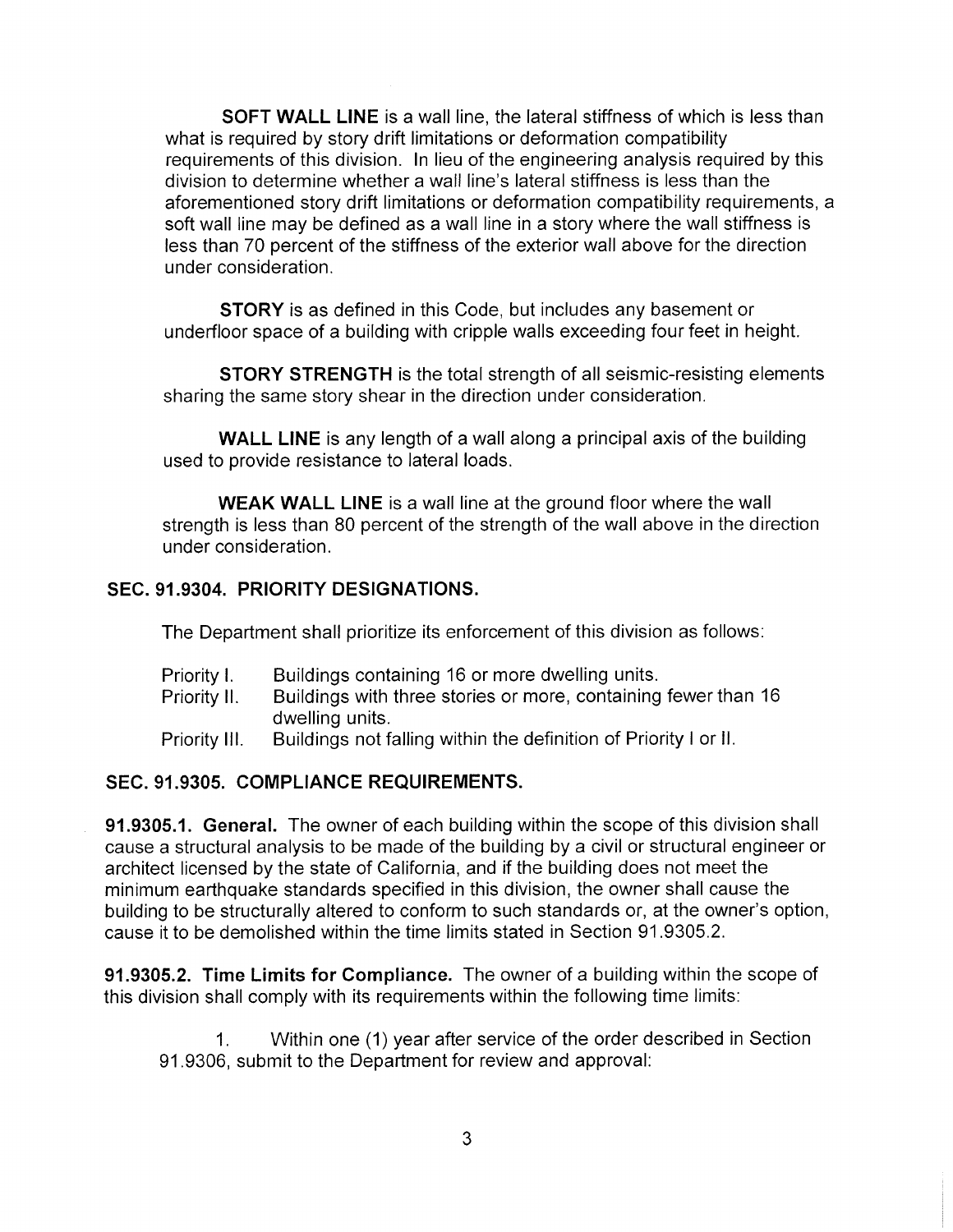A structural analysis and plans which shall demonstrate the building, as is, meets or exceeds the requirements set forth in Section 91.9309; or a.

A structural analysis and plans which shall demonstrate that the proposed structural alteration of the building meets or exceeds the requirements set forth in Section 91.9309; or b.

c. Plans for the demolition of the building.

Within two (2) years after service of the order, obtain all necessary permits for rehabilitation or demolition. 2**.**

Within seven (7) years after service of the order, complete construction or demolition work under all necessary permits. 3.

Time limits for compliance shall be based on the service date of the original order from the Department. Transfer of title shall not change compliance dates.

# **SEC. 91.9306. ADMINISTRATION.**

**91.9306.1. Issuance of Order.** When the Department determines that a building is within the scope of this division, the Department shall issue an order as described in Section 91.9306.4 to the owner of the building.

**91.9306.2. Service of Order.** The Department shall serve the order in writing, either personally or by certified or registered mail, upon the owner as shown on the last equalized assessment roll. Service by mail shall be deemed complete at the time of deposit in the post office. Proof of giving notice may be made by an affidavit of an employee of the City that shows service in conformity with this division.

**91.9306.3. Failure to Receive Order.** Failure of the owner to receive an order shall not relieve the owner of any obligation to comply with this division.

**91.9306.4. Contents of Order.** The order shall specify that the building has been determined by the Department to be within the scope of this division and, therefore, is required to meet the minimum seismic standards described in Section 91.9309. The order shall specify the priority designation of the building and shall be accompanied by a copy of Section 91.9305, which sets forth the owner's alternatives and time limits for compliance.

**91.9306.5. Appeal from Order.** The owner of any building subject to this division may appeal the Department's initial determination that the building is within the scope of this division to the Board of Building and Safety Commissioners. Such appeal shall be filed with the Board within 60 days from the service date of the order. Any such appeal shall be decided by the Board no later than 60 days after the date that the appeal is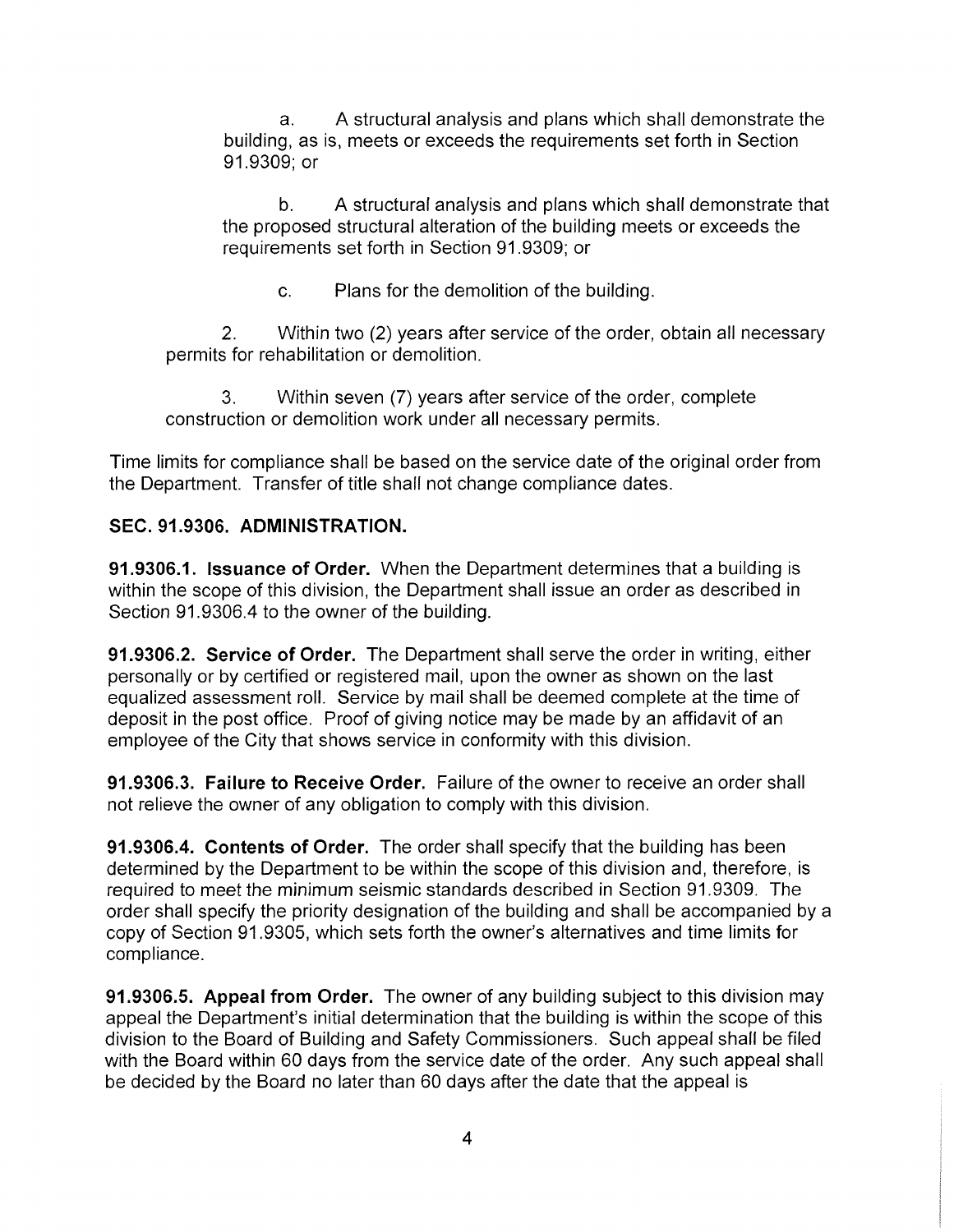filed. Such appeal shall be made in writing upon appropriate forms provided by the Department, and the grounds of the appeal shall be stated clearly and concisely. Each appeal shall be accompanied by a filing fee as set forth in Table No. 4-A of Division 4 of Article 8 of Chapter IX of the Los Angeles Municipal Code.

Requests for slight modifications from any other determinations, orders or actions by the Department pursuant to this division shall be made in accordance with the procedures established in Section 98.0403.2 of the Los Angeles Municipal Code.

**91.9306.6. Recordation.** At the time that the Department serves the order described in this section, the Department shall file with the Office of the County Recorder a certificate stating that the subject building has been determined to be within the scope of this division, and that it has been ordered to be structurally analyzed and structurally altered or demolished (if the owner so decides), pursuant to Section 91.9305.2, if the Department determines that it does not conform to the minimum design standards of this division.

The Department shall file with the Office of the County Recorder a certificate terminating the above recorded status of the subject building if the building is thereafter demolished by owner pursuant to Section 91.9305.2, found not to be within the scope of this division, or is determined to be structurally capable of resisting minimum seismic forces as a result of structural alterations or analysis required by this division.

# **SEC. 91.9307. OCCUPANT AND TENANT ADVISORY.**

**91.9307.1. Notification to Tenants and Occupants.** When the Department determines that a building falls within the scope of this division, the owner shall advise all current and prospective residential and non-residential tenants, subtenants, lessees sublessees, or any other person(s) entitled to the use and/or occupancy of the building of such determination. With respect to current and prospective residential tenants, subtenants, lessees, sublessees, or other person(s) entitled to the use and/or occupancy of the building, the property owner shall advise such persons of the Department's determination in a method and written format approved and promulgated by the Los Angeles Housing and Community Investment Department. With respect to current and prospective non-residential tenants, subtenants, lessees, sublessees, or other person(s) entitled to the use and/or occupancy of the building, the owner shall advise such persons of the Department's determination in a method and written format approved and promulgated by the Department.

**91.9307.2. Tenant Habitability Plan.** If required by the Rent Stabilization Ordinance, the property owner shall be required to submit to the Los Angeles Housing and Community Investment Department a Tenant Habitability Plan pursuant to Article 2, Chapter XV of the Los Angeles Municipal Code (L.A.M.C. Section 152.03B). If, upon review of the Tenant Habitability Plan, it is determined by the Los Angeles Housing and Community Investment Department that work required under this division affects the tenantability of any building or residential unit as defined in California Civil Code Section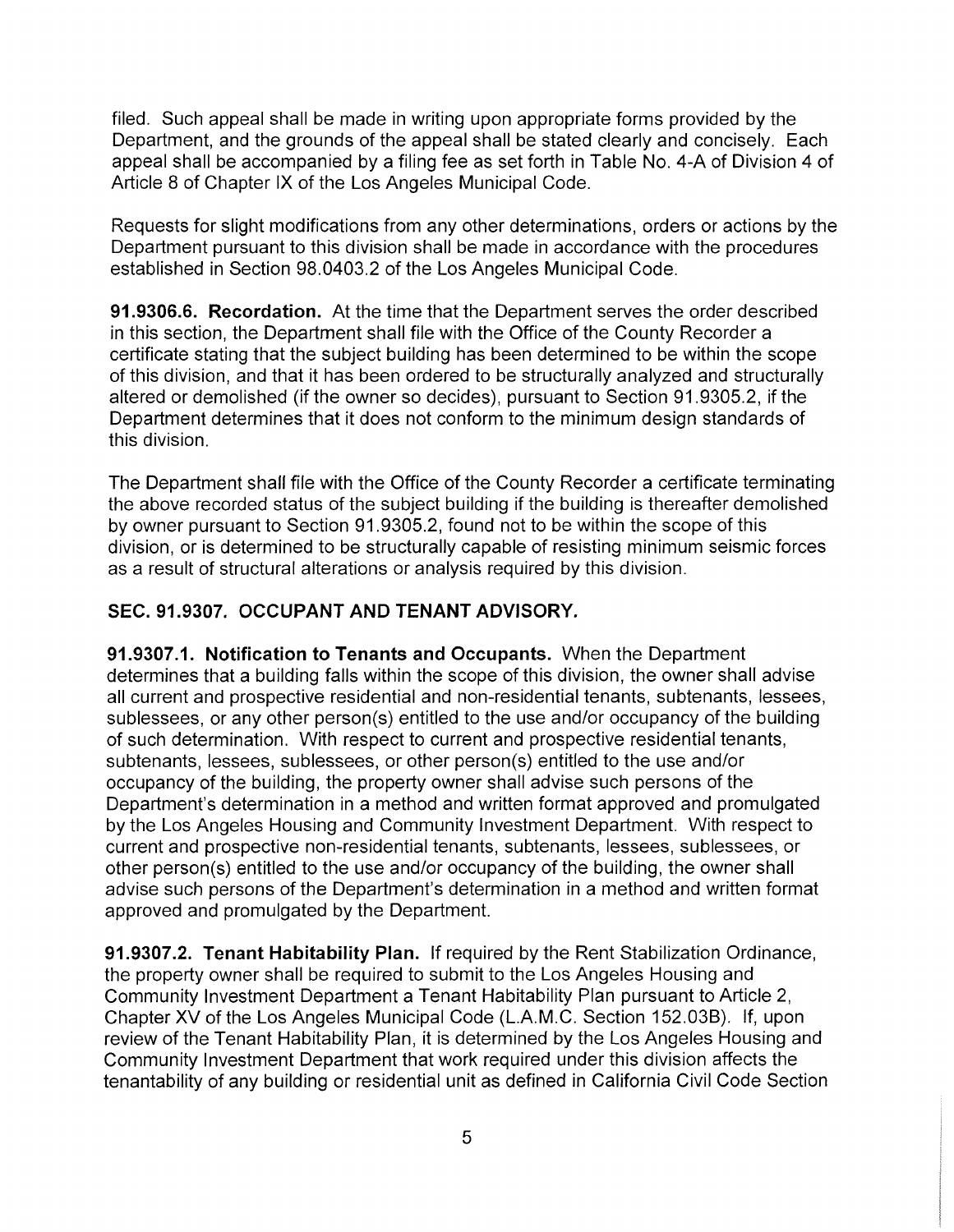1941.1, the owner shall be required to pay relocation benefits pursuant to Article 1, Chapter XV of the Los Angeles Municipal Code (L.A.M.C. Section 151,09G) to any tenant, subtenant, lessee, sublessee, or other person(s) entitled to the use and/or occupancy of the building that is affected by the untenantable conditions or displaced from the residential unit. However, the mere undertaking and completion of work performed by the owner pursuant to this division shall not, in and of itself, result in any building or residential unit being deemed untenantable or uninhabitable as defined in California Civil Code Section 1941.1.

# **SEC. 91.9308. HISTORICAL BULDINGS.**

Qualified historical buildings shall comply with requirements of the California Historical Building Code established under Part 8, Title 24 of the California Code of Regulations.

## **SEC. 91.9309. ENGINEERING ANALYSIS.**

**91.9309.1. Scope of Analysis.** This division requires the alteration, repair, replacement or addition of structural elements and their connections to meet the strength and stiffness in conformance with this Code except as modified herein. The lateral-load-path analysis shall include the resisting elements and connections from the wood diaphragm immediately above any soft, weak or open wall lines to the foundation. Stories above the weak wall line shall be considered in the analysis but need not be modified.

**91.9309.2. Design Base Shear and Design Parameters.** The design force in a given direction shall be 75% of the design base shear specified in the seismic provision of ASCE 7.

91.9309.3. **Lateral Vertical Systems.** Strengthening systems with concrete walls or masonry walls, or steel braced frames shall be not be permitted.

**91.9309.4. Horizontal Structural Irregularities in Buildings with Three or More Stories.** Structures with three or more stories having horizontal structural irregularities of either type 2, 3, 4, or 5 listed in ASCE 7, "Horizontal Structural Irregularities" Table, shall be altered to meet the additional requirements of those sections referenced in the table for the entire story with weak or open wall lines.

**91.9309.5. Alternate Analysis, Base Shear and Design Parameters.** Pursuant to Section 91.104.2.6, the Department may approve alternate design methodologies that improve the whole first story seismic performance that are at least equivalent to those prescribed by this division and that achieve the life safety objectives established by this division.

**91.9309.6. Additional Anchorage Requirements for Buildings on Hillsides.** Where any portion of a building within the scope of this division is constructed on or into a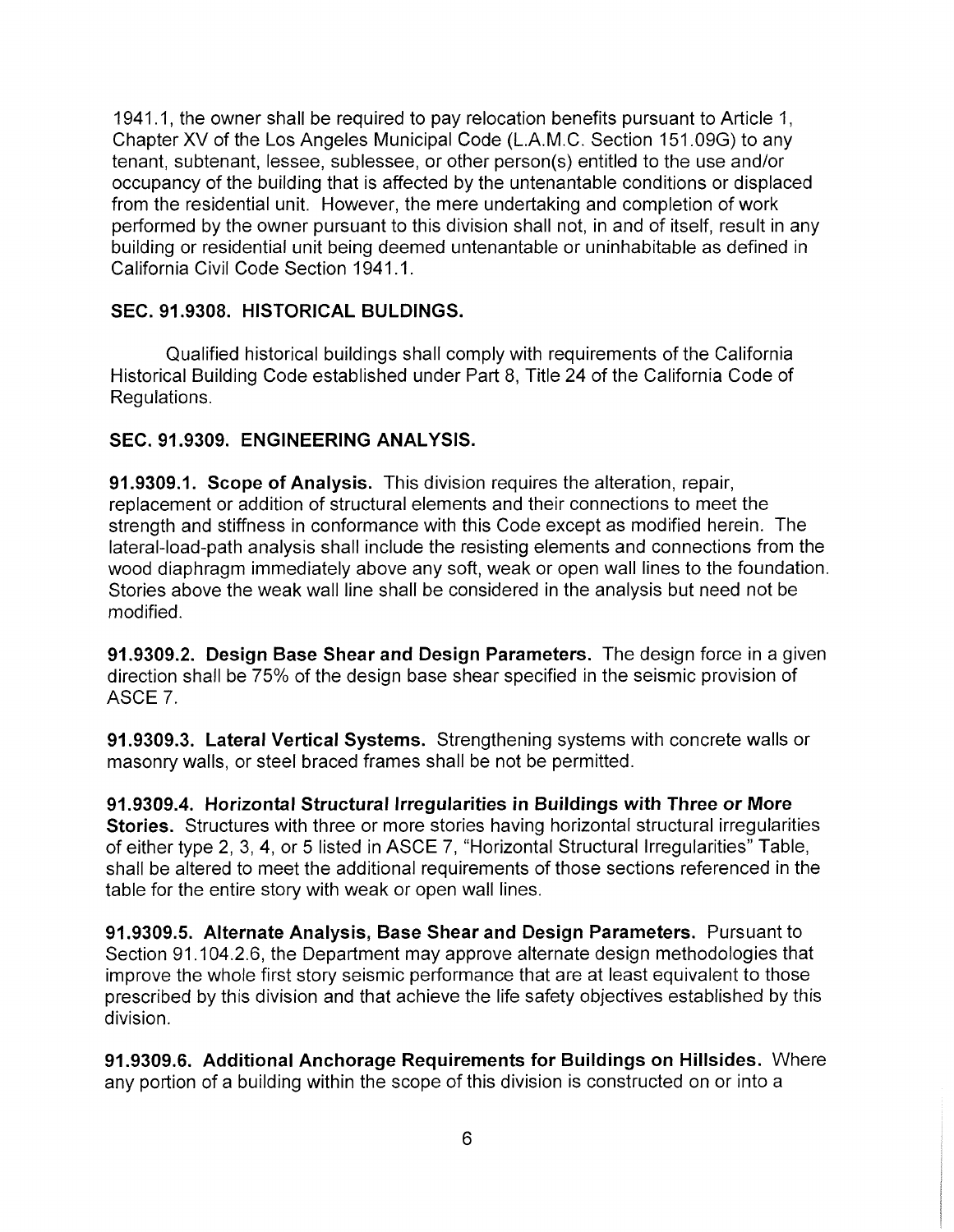slope steeper than one unit vertical in three units horizontal (33-percent slope), the lateral-force-resisting system, at and below the base level diaphragm, shall also be analyzed for the effects of concentrated lateral loads caused at the building base from the hillside conditions and comply with the provisions of Chapter 94 of the Los Angeles Building Code.

**91.9309.7. Story Drift Limitations.** The calculated story drift for each retrofitted story shall not exceed the allowable deformation compatible with all vertical load-resisting elements and 0.025 times the story height. The calculated story drift shall not be reduced by the effects of horizontal diaphragm stiffness, but shall be increased when these effects produce rotation. Drift calculations shall be in accordance with ASCE 7 requirements.

**91.9309.8. Pole Structures.** The effects of rotation and soil stiffness shall be included in the calculated story drift where lateral loads are resisted by vertical elements whose required depth of embedment is determined by pole formulas. The coefficient of subgrade reaction used in deflection calculations shall be based on an approved geotechnical investigation conducted in accordance with approved geotechnical engineering reports.

**91.9309.9. P-Delta Effect.** The requirements of the Los Angeles Building Code shall apply, except as modified herein. All structural framing elements and their connections not required by the design to be part of the lateral force resisting system shall be designed and detailed to be adequate to maintain support of design dead plus live loads when subject to the expected deformations caused by seismic forces. The stress analysis of cantilever columns shall use an effective length factor of 2.1 for the direction normal to the axis of the beam.

**91.9309.10. Ties, Continuity and Collectors.** All parts of the structure included in the scope of analysis shall be interconnected and the connection shall be capable of resisting the seismic force created by the parts being connected as required per the Los Angeles Building Code.

# **SEC. 91.9310. INFORMATION REQUIRED ON PLANS.**

**91.9310.1. General.** For existing and new construction, the plans and specifications shall be of sufficient clarity to indicate the nature, design methodology, and extent of the proposed work and to show in detail that it will conform to the provisions of this division and the Los Angeles Building Code.

91.9310.2. **Engineer's or Architect's Statement.** The responsible engineer or architect shall provide the following statements on the approved plans:

<sup>I</sup> am responsible for designing this building's seismic strengthening in compliance with the minimum standards of the Mandatory Earthquake Hazard 1**.**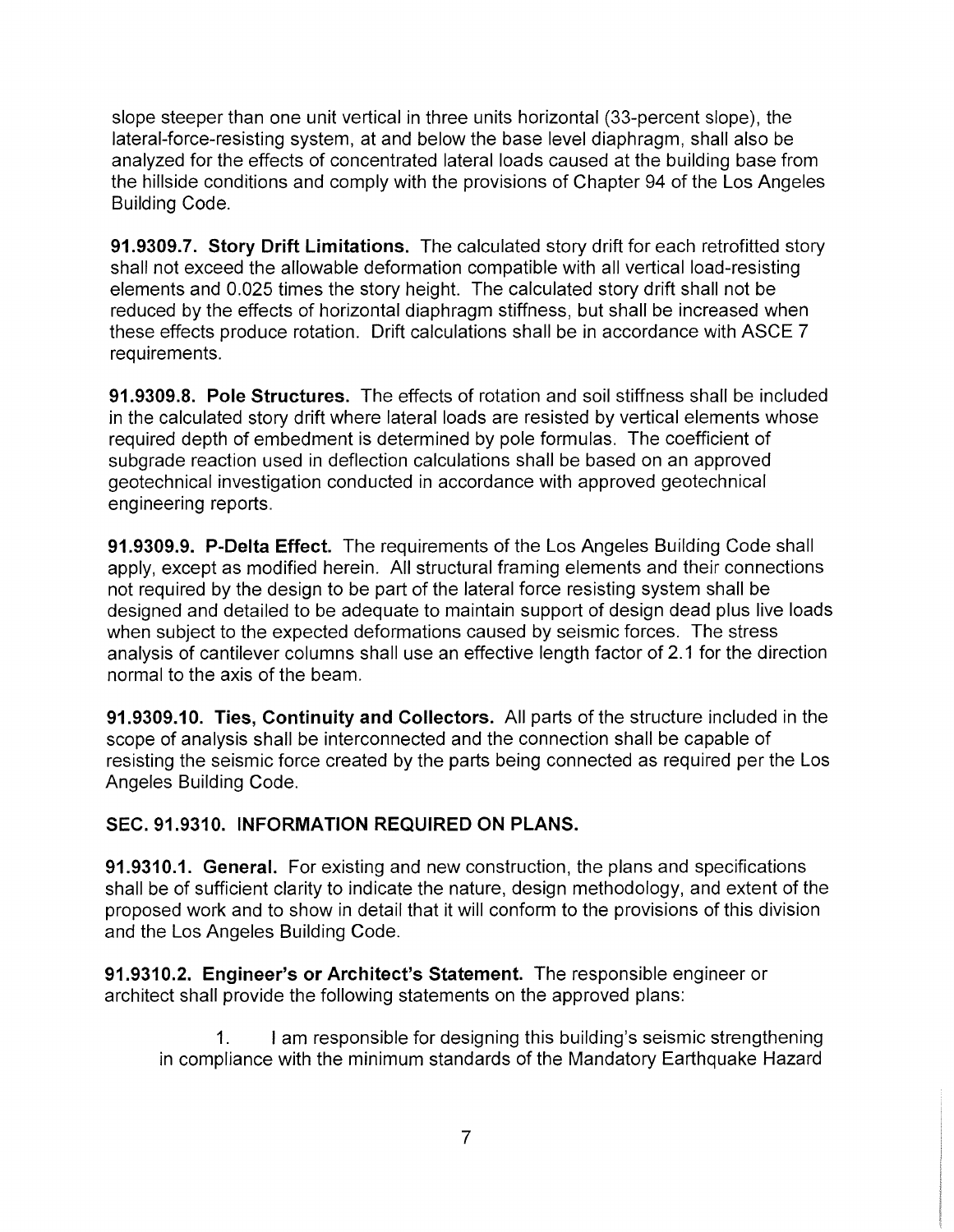Reduction In Existing Wood-Frame Buildings with Soft, Weak or Open-Front Walls (Ordinance No.  $\qquad \qquad$ )."

# **SEC. 91.9311. VIOLATION/PENALTY.**

Notwithstanding any other provision of this Code to the contrary, it shall be unlawful for any person, firm or corporation to maintain, use or occupy any building within the scope of this division that fails to meet the minimum earthquake standards specified in this division after receiving an order described in Section 91.9306.

Any person who violates or causes or permits another person to violate this division is guilty of a misdemeanor, and shall be subject to prosecution and/or administrative enforcement under the Los Angeles Municipal Code. For purposes of this paragraph, "any person" includes an owner, lessor, sublessor, manager or person in control of a building subject to this division. This term shall not include any person who is merely a tenant or other individual occupying any dwelling unit, efficiency dwelling unit, guest room or suite in a building. The legal owner of a building is that person, firm, corporation, partnership or other entity whose name or title appears on the record with the Office of the County Recorder, as well as all successors or assignees of these persons.

**EXCEPTION:** This section shall not apply to any building on which work is proceeding in compliance with the time limits set forth in this division, or in compliance with any extensions of time granted by the Department or the Board; or any action, order or determination made by the Department or the Board in the implementation of this division.

#### **SEC. 91.9312. SEVERABILITY.**

If any subsection, sentence, clause or phrase of this article is for any reason held to be invalid or unconstitutional by a court of competent jurisdiction or by reason of any preemptive legislation, such decision or legislation shall not affect the validity of the remaining portions of this ordinance. The City Council hereby declares that it would have adopted this section, and each and every subsection, sentence, clause and phrase thereof not declared invalid or unconstitutional, without regard to whether any portion of the ordinance would be subsequently declared invalid or unconstitutional.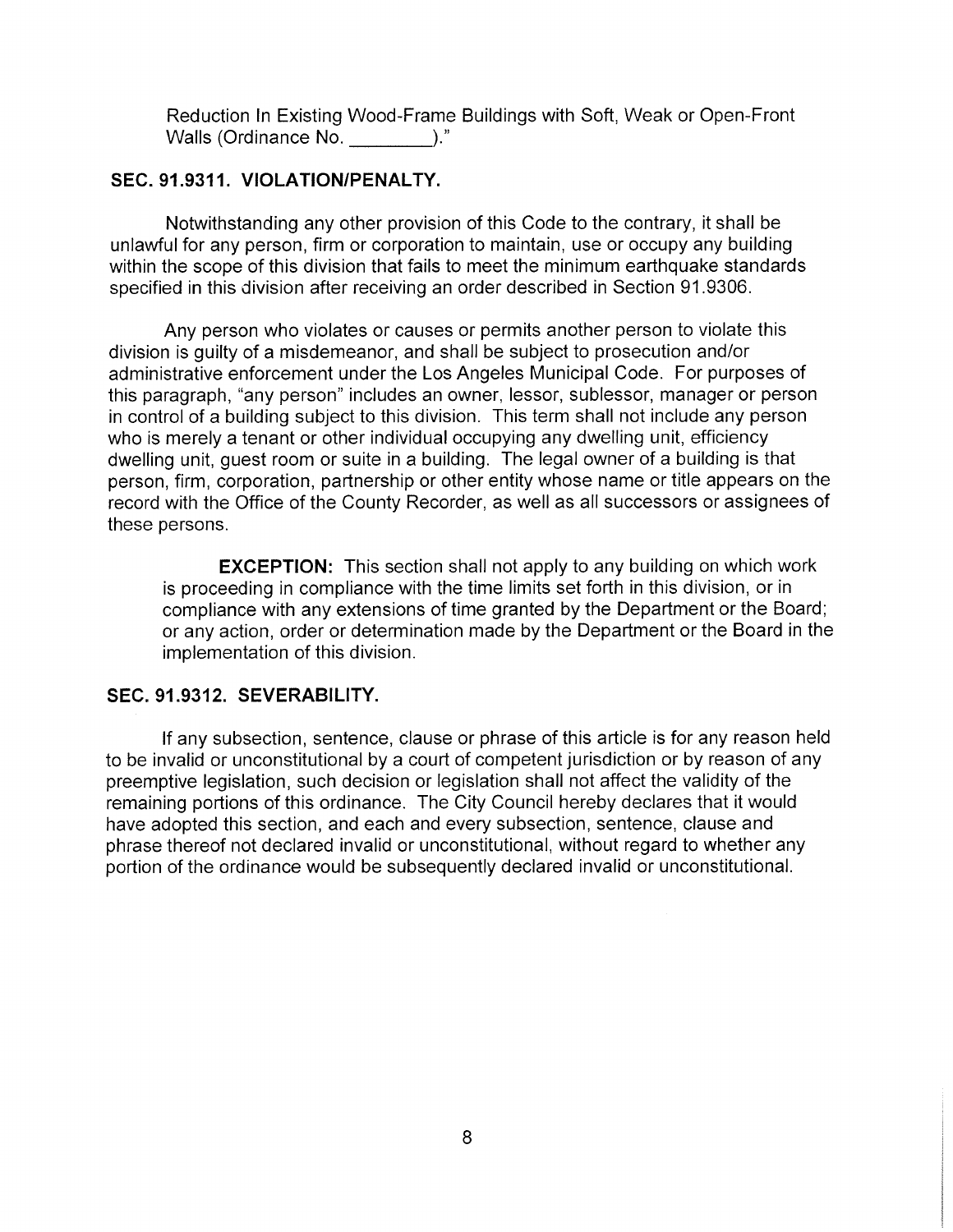Sec. 2. Division 95 of Article <sup>1</sup> of Chapter IX of the Los Angeles Municipal Code is amended in its entirety to read as follows:

## **ARTICLE 1, DIVISION 95**

## **MANDATORY EARTHQUAKE HAZARD REDUCTION IN EXISTING NON-DUCTILE CONCRETE BUILDINGS**

#### **SEC. 91.9501. PURPOSE.**

The purpose of this division is to promote the public welfare and safety by reducing the risk of death or injury that may result from the effects of earthquakes on existing concrete buildings. In the Northridge Earthquake, many concrete buildings constructed prior to the 1976 Los Angeles City Building Code provisions performed poorly and collapsed, causing loss of human life, personal injury and property damage. Similar loss of life, injury and property damage occurred in the Great Hanshin Earthquake, Mexico City Earthquake, and Christchurch New Zealand Earthquake due to the outdated building codes in those communities. The poor performance of these older concrete buildings is typically due to deficiencies in the lateral force resisting system (beams, columns and joints) that render the building incapable of sustaining gravity loads when the building is subjected to earthquake-induced lateral displacements. This division creates minimum standards to mitigate hazards from these structural deficiencies. Adherence to these minimum standards will improve the performance of these buildings during earthquakes and reduce, but not necessarily prevent, the loss of life, injury or earthquake-related damage.

#### **SEC. 91.9502. SCOPE.**

The provisions of this division shall apply to any existing concrete building built pursuant to a permit application for a new building that was submitted before January 13, 1977, or, if no permit can be located, the structure is determined by the Department to have been built under building code standards enacted before January 13, 1977.

**EXCEPTIONS:** This division shall not apply to detached single-family dwellings or detached duplexes. Moreover, notwithstanding any provision of this Code, compliance with this division shall not require existing electrical, plumbing, mechanical or fire-safety systems to be altered to comply with existing code unless they constitute a hazard to life or property.

### **SEC. 91.9503. DEFINITIONS.**

The following words and phrases, whenever used in this division, shall be construed as defined in this section. Words and phrases not defined here shall be construed as defined in Division 2 of this Code.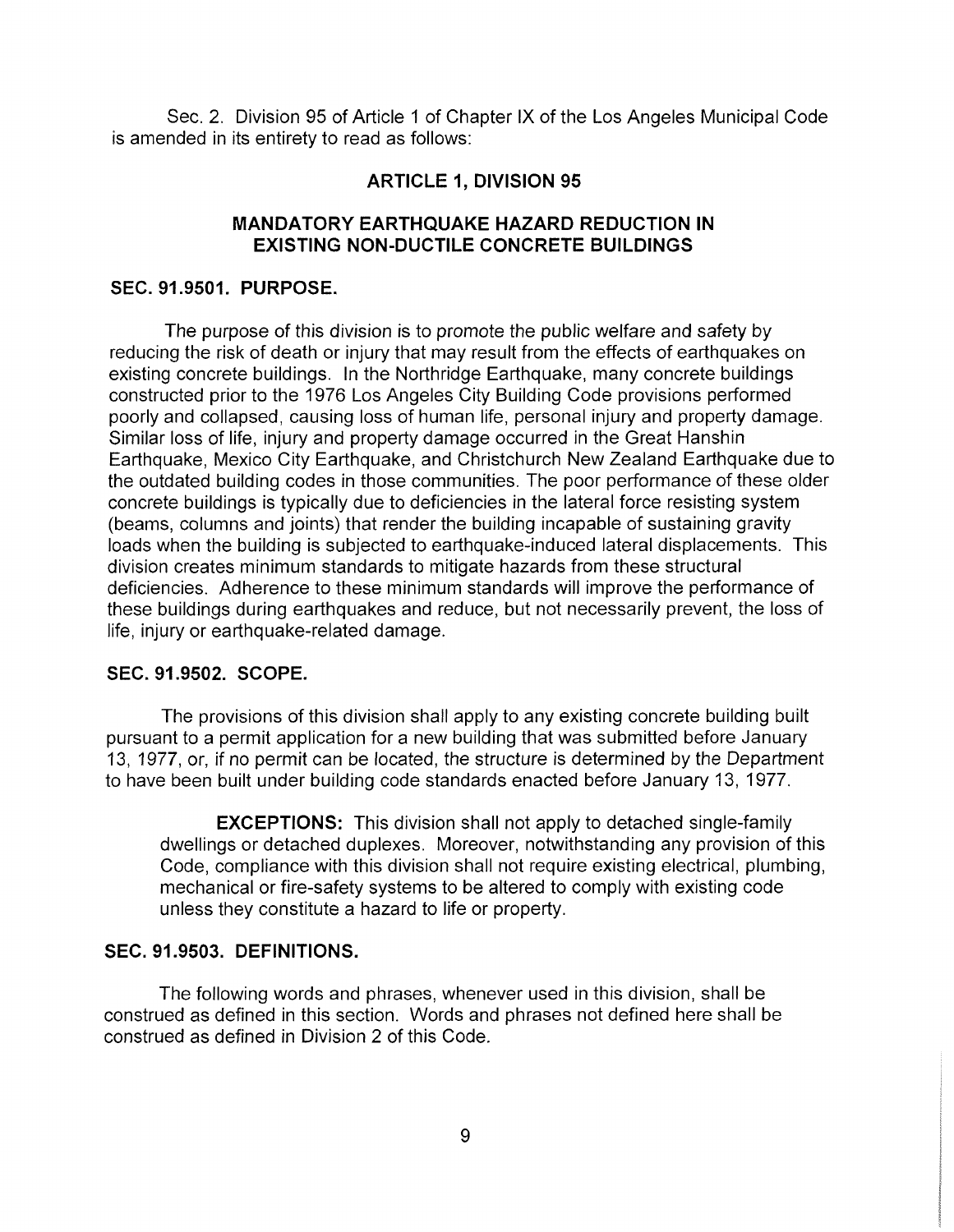**CONCRETE BUILDING** is a building having concrete floors and/or roofs, either with or without beams, supported by concrete walls and/or concrete columns, and/or concrete frames with or without masonry infills, or any combination thereof.

**DUPLEX** is a building containing only two single-family dwelling units.

**DWELLING UNIT** shall include any individual residential unit within either an R-1 or R-2 occupancy building, including a mixed-occupancy building when part of it is either an R-1 or R-2 occupancy. A dwelling unit shall include the area of a building that is occupied as a dwelling unit, whether the building is approved or unapproved for residential use.

**QUALIFIED HISTORICAL BUILDING** is any building designated or currently in the process of being designated as a "qualified historical building" as defined in Part 8, Title 24 of the California Code of Regulations.

**MASONRY INFILL** is the unreinforced or reinforced masonry wall construction within a reinforced concrete frame.

**RETROFIT** is an improvement of the lateral force-resisting system by alteration of existing structural elements or addition of new structural elements.

**SINGLE-FAMILY DWELLING** is any building with one dwelling unit which contains living facilities, including provisions for sleeping, eating, cooking and sanitation, as required by this Code.

# **SEC. 91.9504. COMPLIANCE REQUIREMENTS.**

**91.9504.1. General.** The owner of each building within the scope of this division shall cause a structural analysis to be made of the building by a civil or structural engineer or architect licensed by the state of California, and if the building does not meet the minimum engineering standards specified in this division, the owner shall cause the building to be structurally altered to conform to such standards or, at the owner's option, cause it to be demolished within the time limits stated in Section 91.9504.2.

**91.9504.2. Time Limits for Compliance.** The owner of a building within the scope of this division shall comply with its requirements by completing the following actions within the time limits stated below:

Within three (3) years after service of the order described in Section 91.9505, submit on the form provided by the Department a completed checklist for the Department to review and approve. 1.

If the building is determined to be a non-ductile concrete building pursuant to Subdivision (1), within ten (10) years after service of the order, 2**.**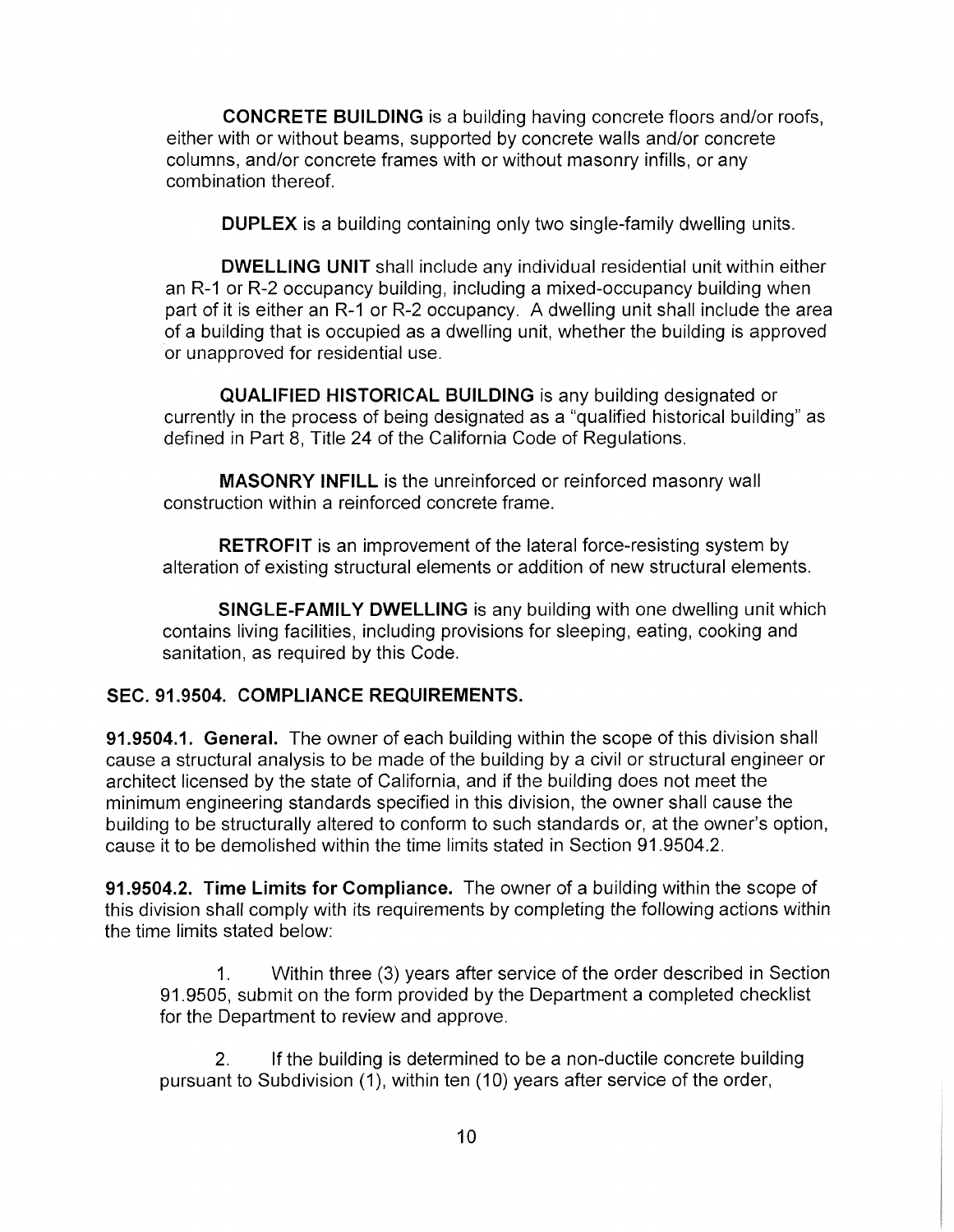submit a detailed evaluation of the building documenting whether the building meets or exceeds the requirements set forth in Section 91.9508. The evaluation shall include one of the following:

Proof that the building was previously retrofitted in conformity with the provisions in either Chapter 85 or former Chapter 95 (Ordinance No. 171,260; No. 179,324; No. 172,592; and No. 182,850) of the Los Angeles Building Code; or (a)

Proof that the building was previously retrofitted in conformity with the engineering requirements of this division; or (b)

A report consisting of a structural analysis that shows the building meets the engineering requirements of this division; or  $(c)$ 

A report consisting of a structural analysis and plans for the proposed structural alteration of the building to comply with the engineering requirements of this division; or (d)

(e) Plans for demolition of the building.

3. Within twenty-five (25) years after service of the order, complete all necessary demolition or retrofit work on the building.

Time limits for compliance shall be based on the service date of the original order from the Department. Transfer of title shall not change compliance dates.

# **SEC. 91.9505. ADMINISTRATION.**

**91.9505.1. Issuance of Order.** When the Department determines that a building is within the scope of this division, the Department shall issue an order to the owner as described in Sections 91.9505.2 and 91.9505.4.

**91.9505.2. Service of Order.** The Department shall serve the order in writing, either personally or by certified or registered mail, upon the owner as shown on the last equalized assessment roll. Service by mail shall be deemed complete at the time of deposit in the post office. Proof of giving notice may be made by an affidavit of an employee of the City that shows service in conformity with this division.

**91.9505.3. Failure to Receive Order.** Failure of the owner to receive an order shall not relieve the owner of any obligation to comply with the provisions of this division.

**91.9505.4. Contents of Order.** The order shall specify that the building has been determined by the Department to be within the scope of this division and, therefore, is required to meet the minimum seismic standards described in Section 91.9508. The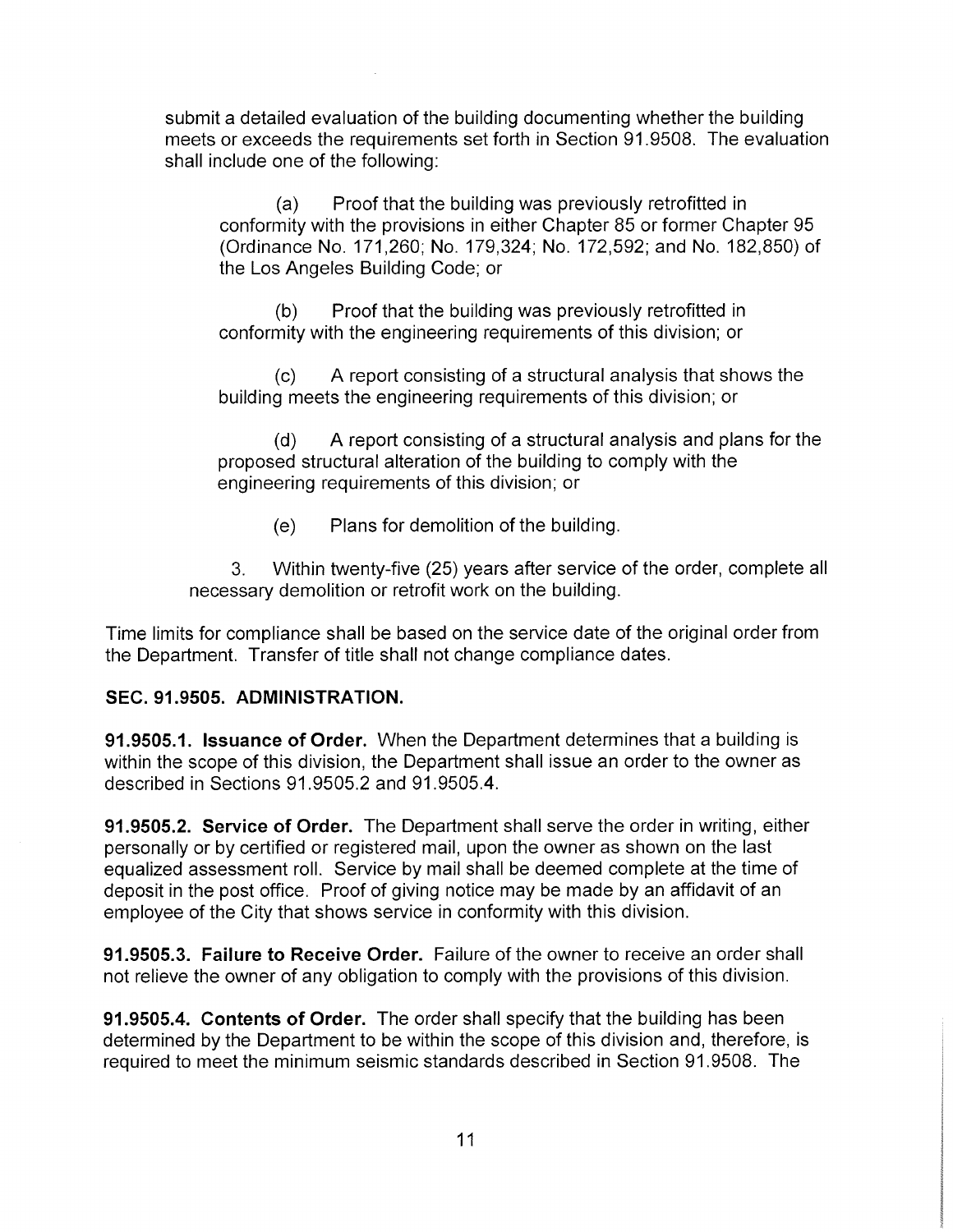order shall be accompanied by a copy of Section 91.9504, which sets forth the owner's alternatives and time limits for compliance.

**91.9505.5. Appeal from Order.** The owner of any building subject to this division may appeal the Department's initial determination that the building is within the scope of this division to the Board of Building and Safety Commissioners. Such appeal shall be filed with the Board within 60 days from the service date of the order. Any such appeal shall be decided by the Board no later than 60 days after the date that the appeal is filed. Such appeal shall be made in writing upon appropriate forms provided by the Department, and the grounds of the appeal shall be stated clearly and concisely. Each appeal shall be accompanied by a filing fee as set forth in Table No. 4-A of Division 4 of Article 8 of Chapter IX of the Los Angeles Municipal Code.

Requests for slight modifications from any other determinations, orders or actions by the Department pursuant to this division shall be made in accordance with the procedures established in Section 98.0403.2 of the Los Angeles Municipal Code.

**91.9505.6. Recordation.** At the time that the Department serves the order described in Section 91.9505.1, the Department shall file with the Office of the County Recorder a certificate stating that the subject building has been determined to be within the scope of this division, and that it has been ordered to be structurally analyzed and structurally altered or demolished (if the owner so decides), pursuant to Section 91.9504.2, if the Department determines that it does not conform to the minimum design standards of this division.

The Department shall file with the Office of the County Recorder a certificate terminating the above recorded status of the subject building if the building is thereafter demolished by owner pursuant to Section 91.9504.2, found not to be within the scope of this division, or is determined to be structurally capable of resisting minimum seismic forces as a result of structural alterations or analysis required by this division.

# **SEC. 91.9506. OCCUPANT AND TENANT ADVISORY.**

**91.9506.1. Notification to Tenants and Occupants.** When the Department determines that a building falls within the scope of this division, the owner shall advise all current and prospective residential and non-residential tenants, subtenants, lessees, sublessees, or any other person(s) entitled to the use and/or occupancy of the building of such determination. With respect to current and prospective residential tenants, subtenants, lessees, sublessees, or other person(s) entitled to the use and/or occupancy of the building, the property owner shall advise such persons of the Department's determination in a method and written format approved and promulgated by the Los Angeles Housing and Community Investment Department. With respect to current and prospective non-residential tenants, subtenants, lessees, sublessees, or other person(s) entitled to the use and/or occupancy of the building, the owner shall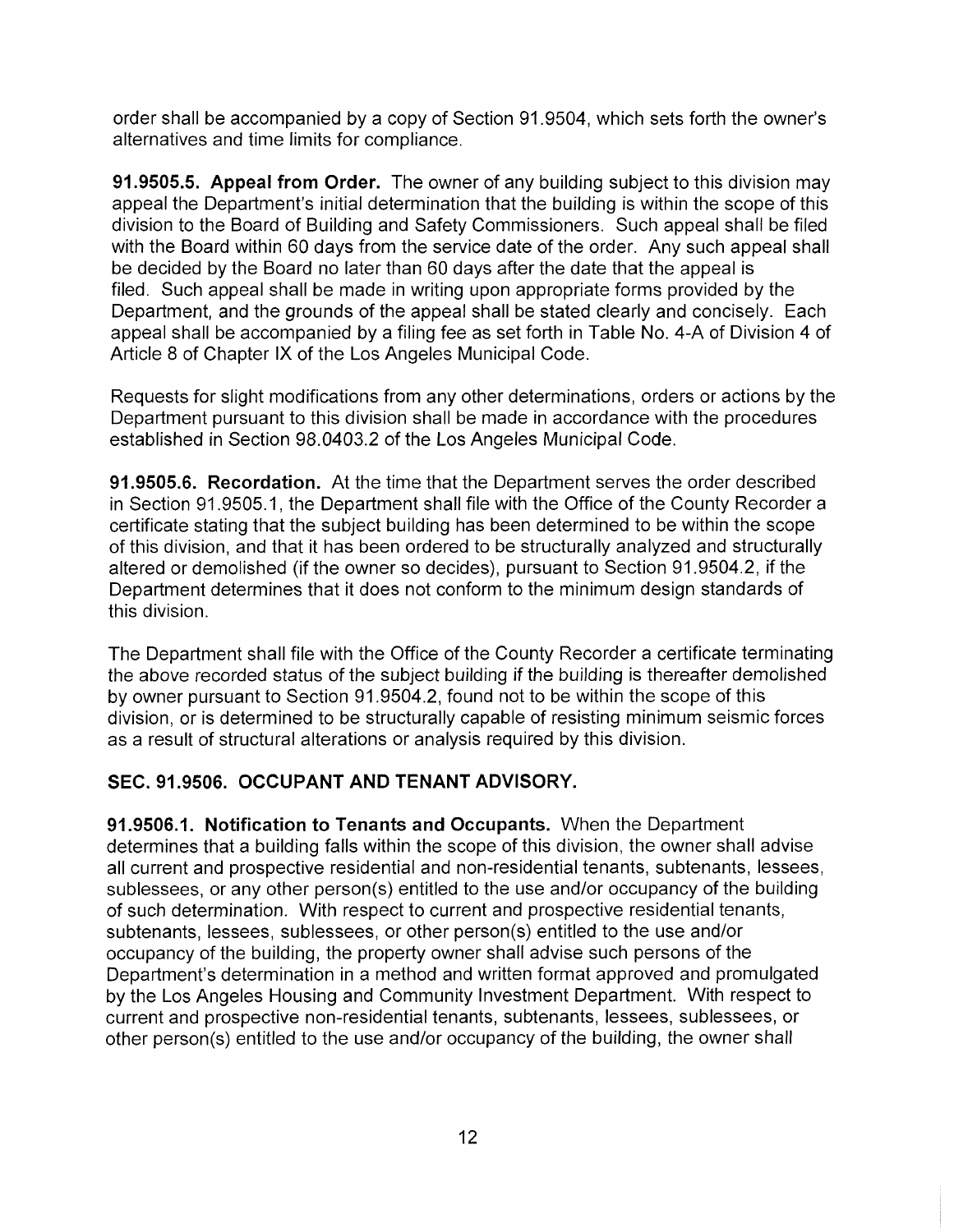advise such persons of the Department's determination in a method and written format approved and promulgated by the Department.

**91.9506.2. Tenant Habitability Plan.** If required by the Rent Stabilization Ordinance, the property owner shall be required to submit to the Los Angeles Housing and Community Investment Department a Tenant Habitability Plan pursuant to Article 2, Chapter XV of the Los Angeles Municipal Code (L.A.M.C. Section 152.03B). If, upon review of the Tenant Habitability Plan, it is determined by the Los Angeles Housing and Community Investment Department that work required under this division affects the tenantability of any building or residential unit as defined in California Civil Code Section 1941.1, the owner shall be required to pay relocation benefits pursuant to Article 1, Chapter XV of the Los Angeles Municipal Code (L.A.M.C. Section 151.09G) to any tenant, subtenant, lessee, sublessee, or other person(s) entitled to the use and/or occupancy of the building that is affected by the untenantable conditions or displaced from the residential unit. However, the mere undertaking and completion of work performed by the owner pursuant to this division shall not, in and of itself, result in any building or residential unit being deemed untenantable or uninhabitable as defined in California Civil Code Section 1941.1.

# **SEC. 91.9507. HISTORICAL BUILDINGS.**

Qualified historical buildings shall comply with requirements of the California Historical Building Code established under Part 8, Title 24 of the California Code of Regulations.

# **SEC. 91.9508. ENGINEERING ANALYSIS.**

**91.9508.1. Scope of Analysis.** This division requires the alteration, repair, replacement or addition of structural elements and their connections to meet the following requirements in this section.

**91.9508.2. Building Structural Analysis, Design and Evaluation.** The building shall meet one of the following criteria:

Strength of the lateral-force resisting system shall meet or exceed seventy-five percent (75%) of the base shear specified in the current Los Angeles Building Code seismic provisions. Elements not designated to be part of the lateral-force resisting system shall be adequate for gravity load effects and seismic displacement due to the full (100%) of the design story drift specified in the current Los Angeles Building Code seismic provisions. 1**.**

Meet or exceed the requirements specified for "Basic Safety Objectives" using ground motions and procedures established by the Department based on ASCE 41. 2**.**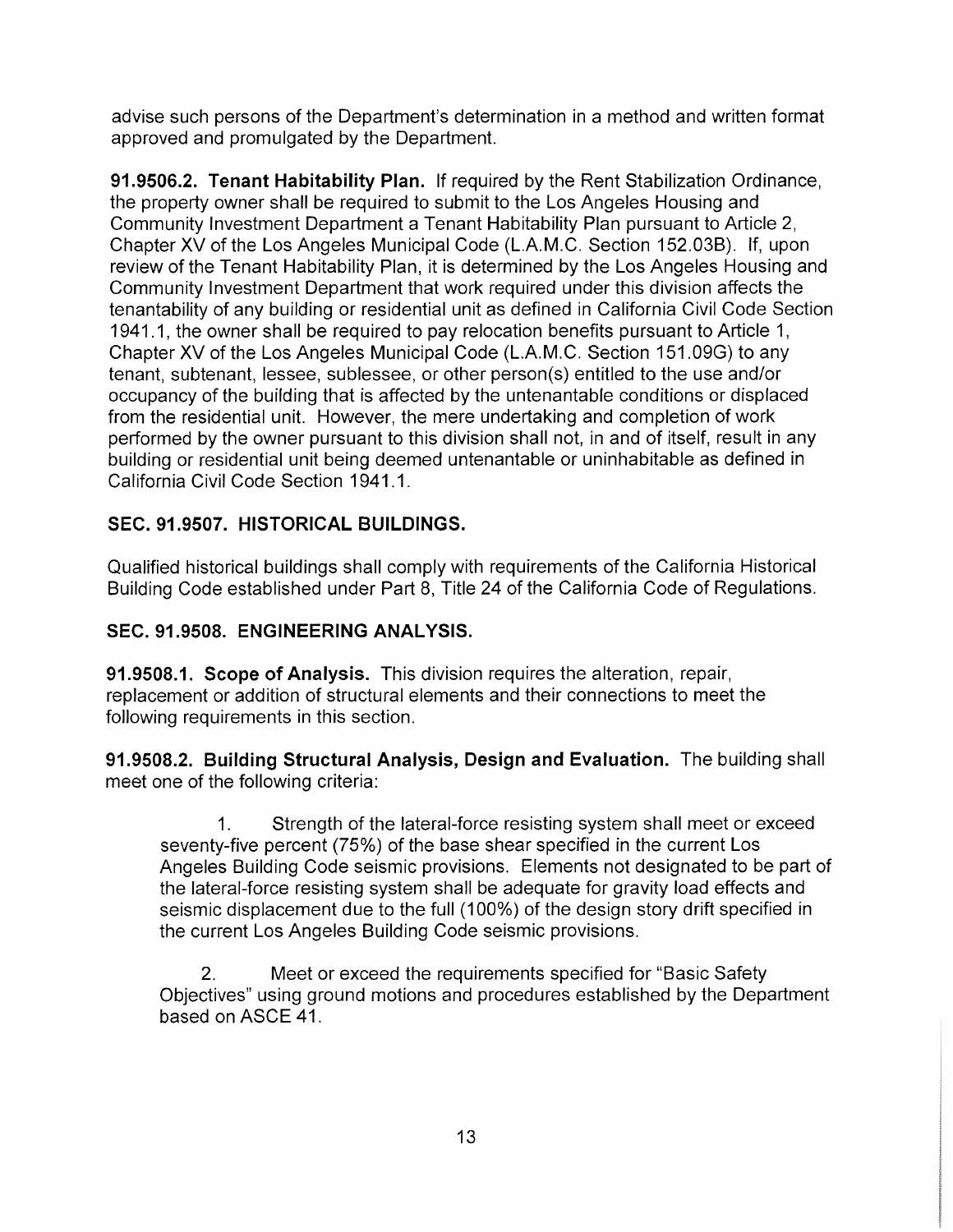Pursuant to Section 91.104.2.6, other methods approved by the Department deemed to be equivalent to the standards set forth in Subdivisions <sup>1</sup> and 2 of this subsection. 3**.**

# **SEC. 91.9509. INFORMATION REQUIRED ON PLANS.**

**91.9509.1. General.** For existing and new construction, the plans and specifications shall be of sufficient clarity to indicate the nature and extent of the proposed work and to show in detail that it will conform to the provisions of this division and the Los Angeles Building Code.

**91.9509.2. Engineer's or Architect's Statement.** The responsible engineer or architect shall provide the following statements on the approved plans:

"I am responsible for designing this building's seismic strengthening in compliance with the minimum standards of Chapter 95 of the Los Angeles Building Code using the design criteria of (75% of ASCE 7 or ASCE 41)." 1**,**

and when applicable:

The Registered Deputy Inspector, required as a condition of the use of structural design stresses requiring continuous inspection, will be responsible to me as required by Section 1704 of the Los Angeles Building Code." 2**.**

Structural Observation will be performed in accordance with the current Los Angeles Building Code." 3.

# **SEC. 91.9510. VIOLATION/PENALTY.**

Notwithstanding any other provision of this Code to the contrary, it shall be unlawful for any person, firm, or corporation to maintain, use, or occupy any building within the scope of this division that fails to meet the minimum earthquake standards specified in this division after receiving an order described in Section 91.9505.

Any person who violates or causes or permits another person to violate this division is guilty of a misdemeanor, and shall be subject to prosecution and/or administrative enforcement under the Los Angeles Municipal Code. For purposes of this paragraph, "any person" includes an owner, lessor, sublessor, manager or person in control of a building subject to this division. This term shall not include any person who is merely a tenant or other individual occupying any dwelling unit, efficiency dwelling unit, guest room or suite in a building. The legal owner of a building is that person, firm, corporation, partnership or other entity whose name or title appears on the record with the Office of the County Recorder, as well as all successors or assignees of these persons.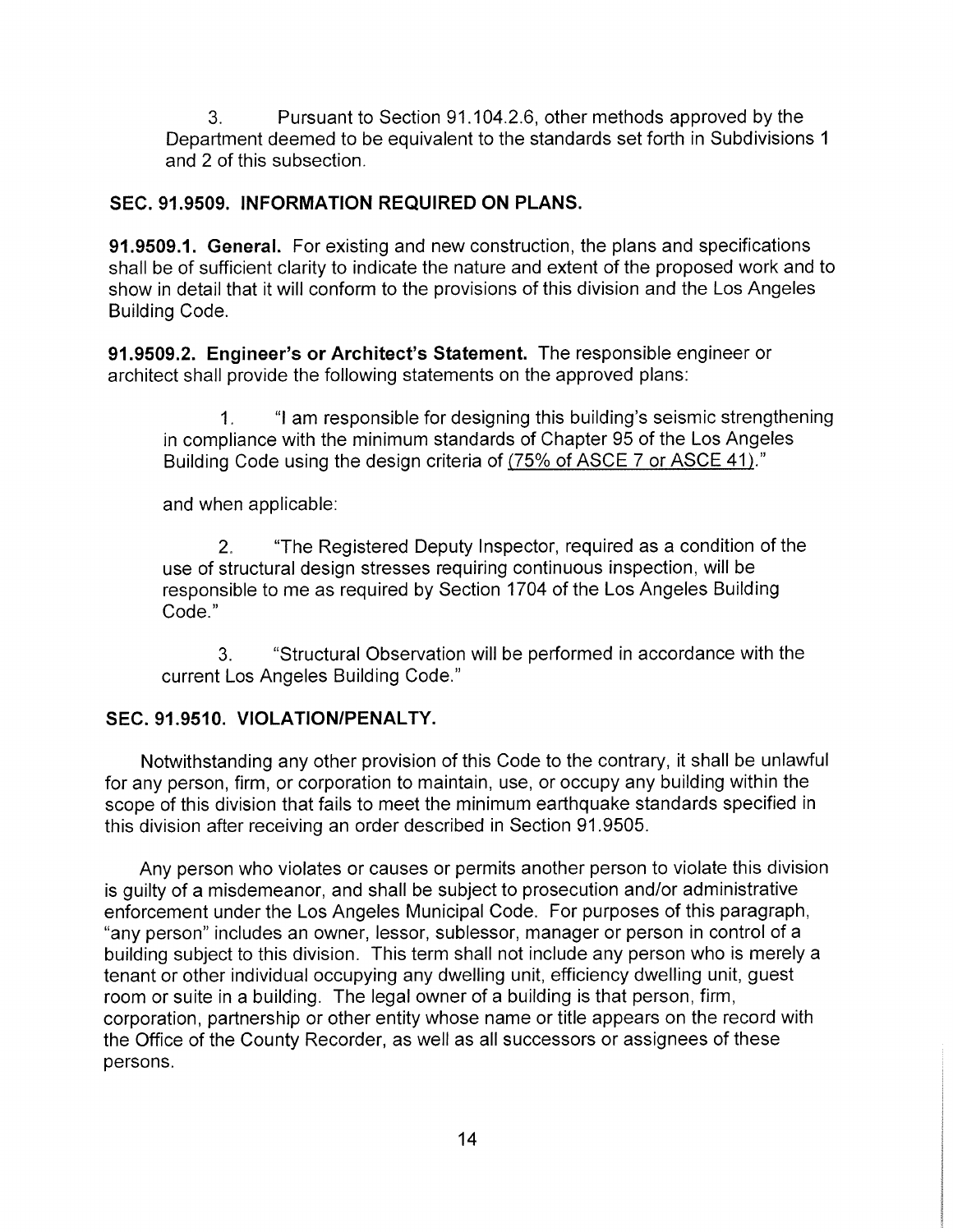**EXCEPTION:** This section shall not apply to any building on which work is proceeding in compliance with the time limits set forth in this division, or in compliance with any extensions of time granted by the Department or the Board; or any action, order or determination made by the Department or the Board in the implementation of this division.

## **SEC. 91.9511. SEVERABILITY.**

If any subsection, sentence, clause or phrase of this article is for any reason held to be invalid or unconstitutional by a court of competent jurisdiction or by reason of any preemptive legislation, such decision or legislation shall not affect the validity of the remaining portions of this ordinance. The City Council hereby declares that it would have adopted this section, and each and every subsection, sentence, clause and phrase thereof not declared invalid or unconstitutional, without regard to whether any portion of the ordinance would be subsequently declared invalid or unconstitutional.

Sec. 3. Section 152.02 of Article 2 of Chapter XV of the Los Angeles Municipal Code is amended to read as follows:

## **SEC. 152.02. DEFINITIONS.**

**Notice of Primary Renovation Work.** Written notice, served by the landlord upon a tenant or tenant household at least 60 days, or as otherwise modified pursuant to Section 152.04, prior to the commencement of any Primary Renovation Work or Related Work and using a form established by the Department, advising the tenant of forthcoming Primary Renovation Work and Related Work, the impact of such work on the tenant, and measures the landlord will take to mitigate the impact on the tenant.

Sec. 4. A second paragraph is added to Section 152.04 of Article 2 of Chapter XV of the Los Angeles Municipal Code to read as follows:

For purposes of the Mandatory Earthquake Reduction requirements in LAMC Sections 91.9301, et seq., and 91.9501, et seq., and as authorized by Section 152.08 of this article, the Commission shall have the authority by regulation to modify the service and notice requirements.

Sec. 5. Subsection A to Section 152.05 of Article 2 of Chapter XV of the Los Angeles Municipal Code is amended and Subsection D is added to read as follows:

If the Primary Renovation Work and any Related Work will impact the **tenantability** of a rental unit for **30** days or more, any tenant affected by the Primary Renovation Work and Related Work shall have the option to voluntarily terminate the tenancy in exchange for permanent relocation assistance pursuant to Section **151.09G** of this Code and the return of any security deposit that cannot be retained by the landlord under applicable law. If the Primary Renovation Work and Related Work continues for **30** days longer than the projected completion date set forth in the later of **A.**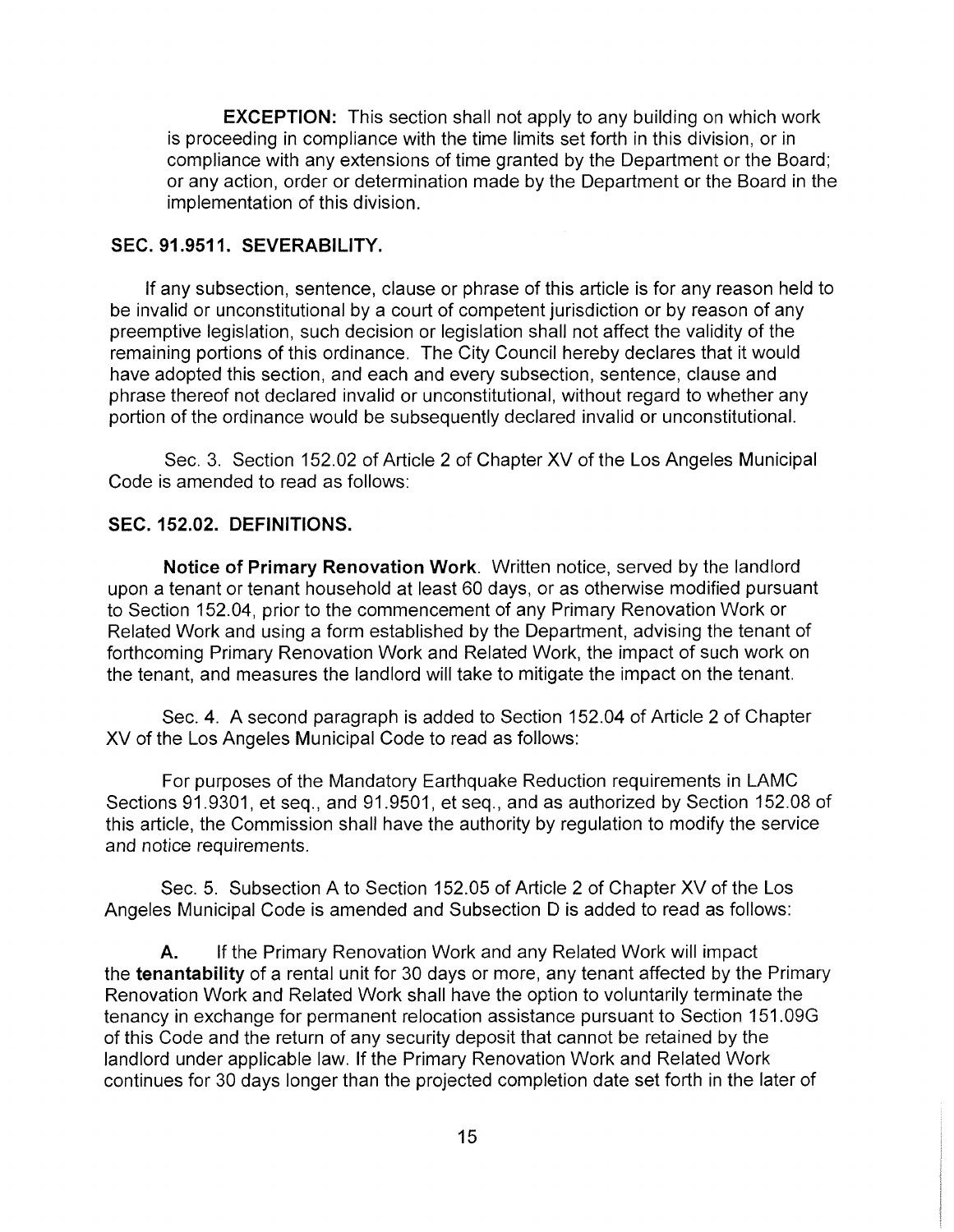either the Tenant Habitability Plan or any modifications thereto accepted by the Department, the tenant's option to accept permanent relocation assistance shall be renewed.

For purposes of the Mandatory Earthquake Reduction requirements in LAMC Sections 91.9301, et seq., and 91.9501, et seq., and as authorized by Section 152.08 of this article, the Commission shall have the authority by regulation to extend the time provisions by up to the maximum of an additional 180 days. **D.**

Sec. 6. Section 152.08 of Article 2 of Chapter XV of the Los Angeles Municipal Code is amended to read as follows:

# **SEC. 152.08. AUTHORITY OF COMMISSION TO REGULATE.**

The Commission shall be responsible for carrying out the provisions of this article and shall have the authority to issue orders and promulgate policies, rules and regulations to effectuate the purposes of this article. All such rules and regulations shall be published once in a daily newspaper of general circulation in the City of Los Angeles, and shall take effect upon such publication. The Commission may make such studies and investigations, conduct such hearings, and obtain such information as it deems necessary to promulgate, administer and enforce any regulation, rule or order adopted pursuant to this article. A.

In order to provide sufficient time for owners to comply with the Mandatory Earthquake Hazard Reduction requirements in LAMC Sections 91.9301, et seq., and 91.9501, et seq., the Commission may do the following: B.

1**.** Modify the service and notice requirements set forth in Section 152.04 this article; and/or

Grant, upon request by owner, an extension of up to 180 days beyond the original project completion date without triggering the permanent relocation assistance requirements set forth at Section 151.09G of this Code. Prior to granting an owner's request to extend project completion dates, the Commission shall notify the Department of Building and Safety of the request. If work performed pursuant to Mandatory Earthquake Hazard Reduction Requirements is not completed by the original project completion date or by a subsequent date authorized by RAC, any tenant, subtenant, lessee, sublessee, or other person(s) entitled to use and/or occupy the building or residential unit affected by such work shall have the option to voluntarily terminate the tenancy in exchange for permanent relocation assistance, pursuant to Section 151.09G, and the return of any security deposit that cannot be retained by the owner under applicable law. 2**.**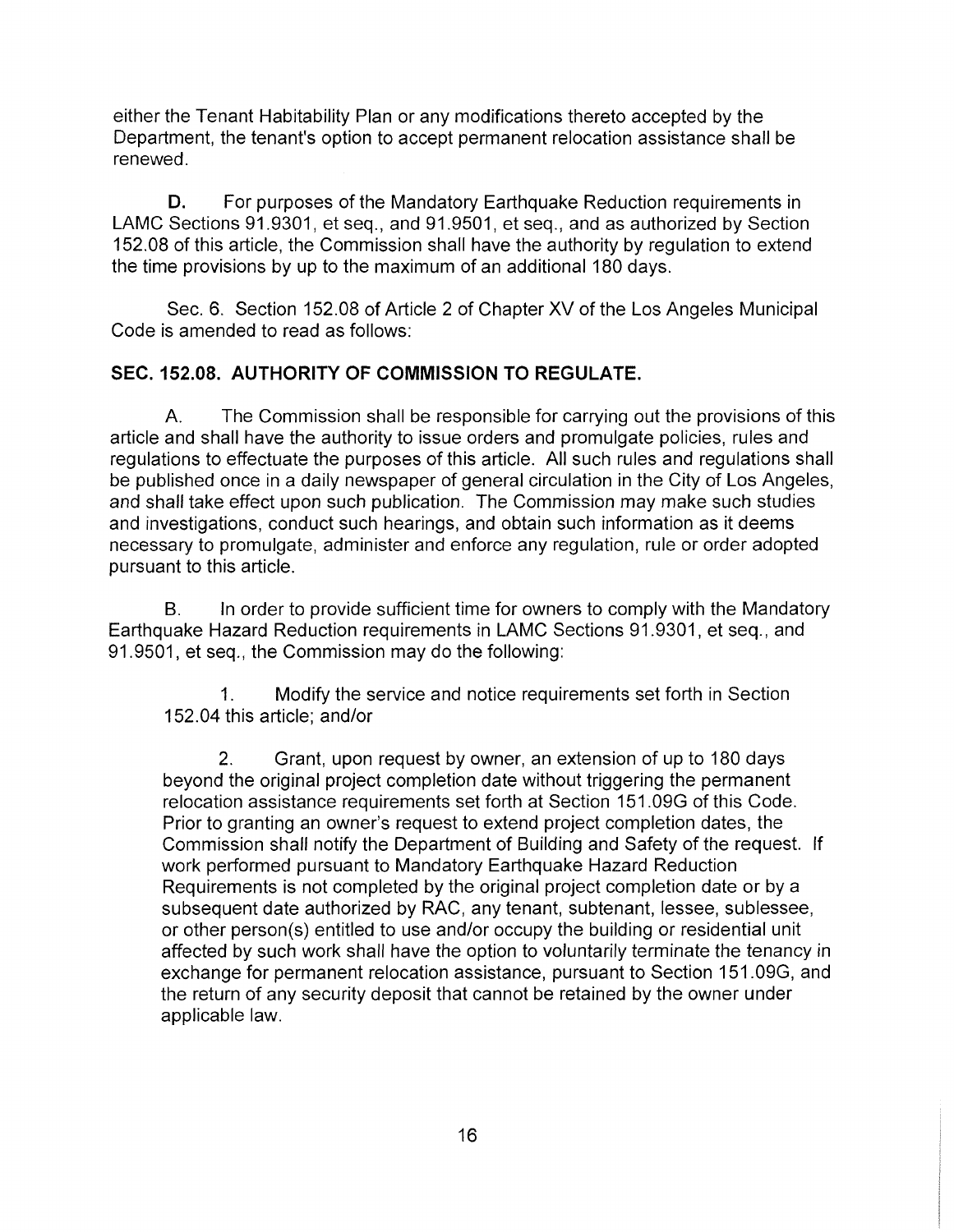Before modifying service and notice requirements and/or granting time extensions under its authority in subparagraph B of this section, the Commission shall find that the modifications and/or time extensions are necessary to carry out the purpose of the Mandatory Earthquake Hazard Reduction requirements of this Code. C.